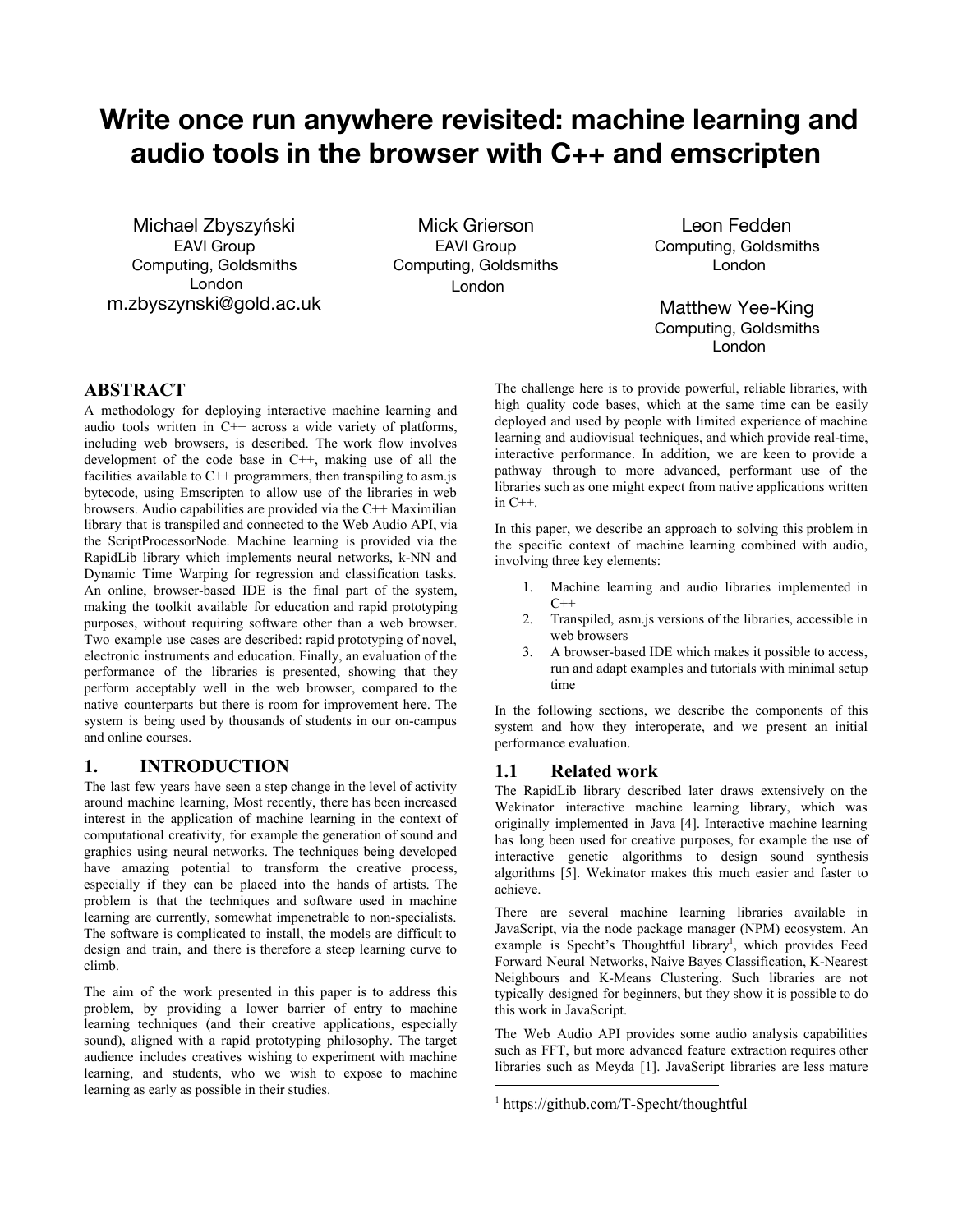than other languages - Moffat et al. selected the Meyda library as the only JS library in a recent survey of toolboxes in a range of languages [3]. The library we describe combines sound synthesis with audio analysis, with an aim to provide this functionality with the minimal amount of starter code.

Emscripten is a tool that is used to convert  $C++$  code into fast JavaScript code (asm.js), to run this code in the web browser, and to expose hooks into the code to normal JavaScript code [7]. Emscripten has been used before, to allow the development of sound synthesis algorithms in non-JavaScript environments, then their conversion to Web Audio API. For example, Faust [6] and PureData via Roth's Heavy compiler<sup>2</sup>.

# **2. IMPLEMENTATION**

In this section, we briefly describe how we have implemented the three key components of our rapid prototyping toolchain: the machine learning library, the audio library, and the Codecircle IDE. Figure 1 shows an overview of how the machine learning and audio libraries interact with each other and the rest of the web browser.



#### **Figure 1. Overview of the library components of the system**

# **2.1 RapidLib: a machine learning library**

RapidLib is a machine learning library that was developed as part of the *Real-time Adaptive Prototyping for Industrial Design of Multimodal Interactive and eXpressive technologies*  (RAPID-MIX) project, an Innovation Action funded by the European Commission under the Horizon 2020 program. It is a lightweight set of libraries, written in C++, that implements Interactive Machine Learning (IML) in the style of Fiebrink's [4] Wekinator<sup>3</sup>. Like Maximilian (below), this library was written for easy transition between C++ and JavaScript API's. The RapidLib C++ and JS API's share a JSON import/export format with a custom version of Wekinator, so users can move easily between

them.

IML allows developers and end-users to quickly customize interactions by demonstration, encoding intuitive knowledge about performance gestures into trained machine learning models. IML is characterized by smaller data sets (relative to classical machine learning) and rapid iteration between training and testing.

At the time of writing, the core RapidLib library provides the following features:

- Feedforward, multilayer percetptron neural networks with backpropagation for regression
- K-Nearest Neighbours for classification
- Dynamic Time Warping for time series classification
- Basic signal processing for sensor conditioning
- Easy access to interactive machine learning

Using RapidLib in Codecircle, performers can create a set of gestures associated with desired outcomes and immediately (a few seconds) experiment with an interactive space based on those gestures. Undesirable results can be refined or discarded as the design process continues.

The following JavaScript code fragment shows how to create a regression model using RapidLib, train the model and query the model with a new input:

```
//Access the global instance of the library
var rapidMix= window.RapidLib();
//Create a regression (MLP) object
var myRegression= new rapidMix.Regression();
//Specify training data (normally we'd train
from sensor input)
var trainingSet= [
{ input: [0,0], output: [0]},
{ input: [0,1], output: [1]},];
// train it
myRegression.train(trainingSet)
// run the model with mouse position input
regressionOutput= myRegression.run([mouseX,
mouseY]);
```
# **2.2 Maximilian: an audio library.**

Maximilian is a cross platform audio library written in C++ [Grierson, 2010]. It was originally developed with the aim of providing artists, with limited experience of audio programming a means to utilise high performance, advanced synthesis and analysis techniques in  $C^{++}$  projects. It was also developed for the purposes of teaching these techniques, to artists and others who were learning C++. The core library provides the following features:

- sample playback, recording and looping
- a selection of oscillators and filters
- enveloping
- multichannel mixing for  $1, 2, 4$  and 8 channel setups
- effects including delay, distortion, chorus, flanging
- granular synthesis, including time and pitch stretching
- realtime music information retrieval functions: spectrum analysis, spectral features, octave analysis, Bark scale analysis, and MFCCs

Maximilian has been adapted such that it can be transpiled to

<sup>&</sup>lt;sup>2</sup> https://enzienaudio.com/

 $3$  http://www.wekinator.org/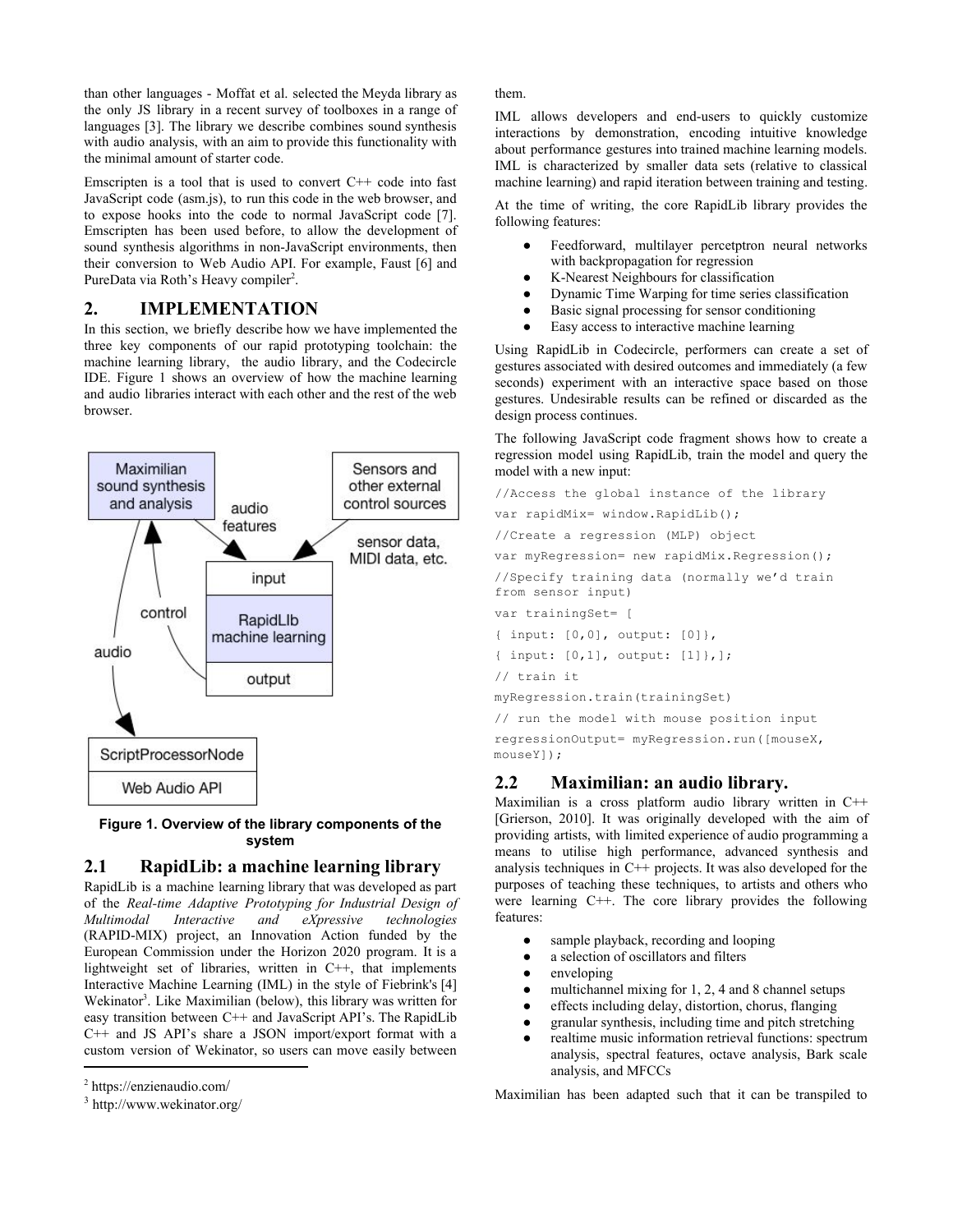asm.js, then accessed in the web browser. Importantly, the JavaScript code that users write looks almost the same as the C++ code, meaning users can transition to the native C++ mode when necessary.

The following JavaScript code extract illustrates the use of Maximilian to create a basic synthesis patch:

```
var maxiAudio = new maxiLib.maxiAudio();
var myWave = new maxiLib.maxiOsc();
maxiAudio.init();
maxiAudio.play = function() {
  this.output = myWave.sinewave(440);
```
#### };

# **2.3 Codecircle: a browser based IDE**

Codecircle is a browser based, integrated development environment, that we created initially for use in our teaching of creative computing. It has been iteratively developed to have the features that we have deemed necessary for this task, as opposed to being developed in a top down way to offer a more typical, IDE feature set. Codecircle has been used by thousands of students, from our on campus and online, MOOC courses. Figure 2 shows a screenshot of the Codecircle user interface. The key features are as follows:

- Code is edited and executed in the browser
- Programmers can use JavaScript, HTML and CSS.
- It is very simple to fork and edit programs (e.g. example code provided during a programming lab).
- It allows live coding where code is re-interpreted as you type.
- It allows assets such as audio files to be added to projects
- It generates high resolution, timestamped code editing logs for the purposes of learning analytics.
- It uses jshint to highlight basic coding errors.
- Audiovisual and machine learning libraries are integrated, allowing scaffolded use of real-time graphics and sound.

More information about Codecircle, including a comparison to other browser programming environments, is provided in [8]. Details of how we are using Codecircle for teaching and research are provided in [9].



**Figure 2. Screenshot of the codecircle platform, showing the program running on the left and the code being edited on the right**

# **2.4 Integration with external hardware and**

#### **sensors**

This section is a brief survey of methods to bring sensor and media data into the browser environment. Characteristic of web development, there are many methods and implementations are sometimes inconsistent across browsers and platforms. The sections below describe methods we have been able to use. Some modes of interaction, such as stylus and multitouch, are not available at this time.

#### *2.4.1 Mouse & keyboard*

Keyboard and mouse gestures can be used to control complex musical material. IML can allow users to quickly map two-dimensional control spaces to high-dimensional control spaces [10]; these mappings can be generated and refined without any programming by the end-user.

#### *2.4.2 Gamepad API*

The Web Gamepad API<sup>4</sup> is still in the draft stage. The current API supports buttons (which can have an analog value) and axes (normalized from -1.0 to 1.0) for up to four controllers. There is also a draft for extensions to this API that includes haptic feedback and gamepad position<sup>5</sup>.

The authors were able to use this API in Chrome and Firefox on OSX and Windows, using a Saitek Xbox-type controller, a GameTrak, and a Logitech Flight controller. We view this API as very promising, and are planning future prototypes to explore further.

#### *2.4.3 Sensors on mobile devices*

Mobile operating systems (both iOS and Android) provide specific API's for web apps directly to access on-board sensors, including accelerometers, gyroscopes, magnetometers, and GPS. These data can be forwarded to a central server, as in the CoSiMa project [11], or processed directly on the device.

#### *2.4.4 MIDI*

The Web MIDI API (https://webaudio.github.io/web-midi-api/) is also in draft form, and is currently only implemented in Chrome and Opera $6$ . While this might be a serious limitation for a commercial product, it does not seem unreasonable to ask developers of experimental instruments to download a common browser. In December 2016, Chrome had more than 50% share of desktop browsing<sup>7</sup>, and even more users have Chrome on their computer.

### *2.4.5 WebSockets*

The most secure and rich method for two-way data exchange between browser and server is currently via the WebSocket protocol. For communication between sensors and browsers running on the same computer, WebSockets require that a server be running locally. Although this is somewhat inconvenient, it is not an insurmountable obstacle.

Many manufacturers provide WebSocket software that facilitates communication with their devices. For example, Myo's daemon<sup>8</sup>

<sup>4</sup> https://www.w3.org/TR/gamepad/

<sup>5</sup> https://w3c.github.io/gamepad/extensions.html

<sup>6</sup> http://caniuse.com/#feat=midi

<sup>7</sup> http://gs.statcounter.com/#all-browser-ww-monthly-201612-2016 12-bar

<sup>8</sup> https://github.com/logotype/myodaemon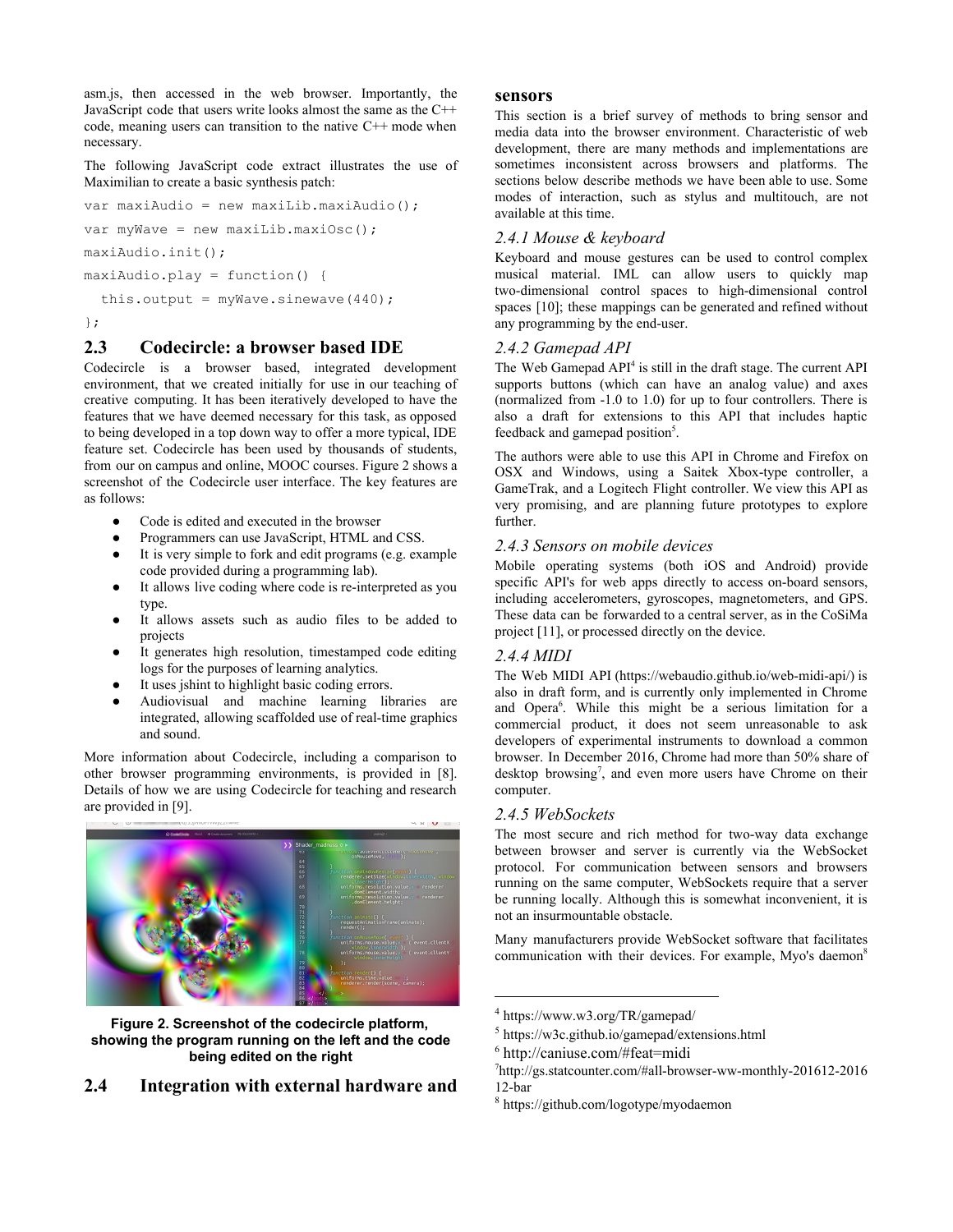and BITalino's python server $\degree$ .

WebSockets can also be a general transport for Open Sound Control. [12] We have developed a stand-alone NodeJS server<sup>10</sup> that passes OSC packets to and from the browser, and a special build of Codecircle that understands OSC. Users of OSC-enabled software can send OSC to the server over UDP.

#### *2.4.6 WebRTC*

WebRTC is a protocol for real-time communication between browsers, and allows for peer-to-peer exchange of audio, video, and control data. Incoming audio buffers can be passed to MaxiLib as arrays of 32-bit floats for processing and/or feature extraction, while video frames can be passed to RapidLib via a canvas.

# **3. EXAMPLE USE CASES**

# **3.1 Rapid NIME prototyping**

When designing new interfaces for musical expression (NIMEs), it is usually desirable to refine a design by iterating over a number of prototypes. As a design iterates, it should become more aligned with the physical affordances of the performer as well as the aesthetic needs of the performance. Web browsers have been identified as appealing hosts for new expressive interfaces. Roberts, Wakefield and Wright [13] demonstrated the potential for browsers, and specifically the Web Audio API to allow both synthesizers and interfaces to be programmed in JavaScript. Wyse and Subramanian [14] examine computer music in browsers more generally, noting the potential offered by browsers' intrinsic connection to networks, ease of access, and portability. New standards from W3C and extensions to JavaScript have made browser technology more "viable" for musical work. Our tool chain builds on this, adding easy access to machine learning, and more sound synthesis and analysis capabilities. Also we can easily provide working examples for different types of input sensors and controllers. The Codecircle platform adds more here, providing real-time coding, and easy sharing of programs.

### **3.2 Education**

The tool chain can be used for teaching in a variety of ways. During a lab class, the tutor might provide example code in the Codecircle platform, which students can quickly evaluate in class, download, fork, customise, etc. Students might share code with each other online, for feedback or even peer assessment, knowing that it will run as soon as their peer hits the URI. The key features that make it very useful in the educational use case are the instant, no setup access to sound synthesis and machine learning, real-time coding capabilities, and the easy sharing and forking of code.

# **4. EVALUATION**

We have conducted a preliminary performance evaluation, wherein we compared the performance of Maximilian and RapidLib running on the same machine in native, compiled mode and in transpiled mode in the Chrome browser. For Maximilian, we calculated how many times we would be able to call the various sound synthesis functions before the audio thread would run late. This was achieved by timing thousands of calls to the various functions and averaging the time required, then combining

this with the sample rate. We verified these theoretical calculations about the performance, by attempting to run that many oscillators, filters etc. in real time and listening for audio dropouts. For RapidLib, we simply measured the time taken to train a neural net on a single example, i.e. feeding the input, output pair in and back propagating the error, and then the time taken to compute the output based on an unseen input.

|                                    | Table 1. Performance comparison of native libraries and their |  |  |  |  |  |
|------------------------------------|---------------------------------------------------------------|--|--|--|--|--|
| transpiled JavaScript counterparts |                                                               |  |  |  |  |  |

|                                               | $C++$<br>Maximilian/<br>RapidLib Linux | Transpiled<br>Maximilian/RapidLib<br>in Chrome, Linux |
|-----------------------------------------------|----------------------------------------|-------------------------------------------------------|
| maxiOsc.sinewa<br>$ve()$ : how many<br>calls? | 315                                    | 29                                                    |
| maxiOsc.sinebuf<br>$()$ : how many<br>calls?  | 617                                    | 26                                                    |
| maxiFFT.process<br>$()$ : how many<br>calls?  | 5                                      | $\mathfrak{D}$                                        |
| $maxISVF.play()$ :<br>how many calls?         | 668                                    | 18                                                    |
| NN train ms per<br>example                    | 8.762                                  | 24.445                                                |
| NN test ms per<br>example                     | 0.015                                  | 0.058                                                 |

The results of the tests are shown in Table 1. We found that the performance of the audio library in the browser was an order of magnitude slower than its native counterpart, and the machine learning library was approximately 3 times slower on training and 4 times slower on testing. Further testing revealed that we should be able to improve the performance of the audio library in the browser significantly with some optimisation, as a basic ScriptProcessorNode calling Math.sin seemed to run a lot faster than one calling maxiOsc.sinwave via the transpiled library. This work is ongoing. and the code for the tests is available as Github gists  $^{11}$ .

# **5. CONCLUSION**

We have described a novel tool chain which can be used to rapidly prototype interactive machine learning and audio programs, in the web browser. The technical approach is to

<sup>9</sup> https://github.com/BITalinoWorld/python-serverbit

 $10$  http://gitlab.doc.gold.ac.uk/rapid-mix/rapid\_web\_service

<sup>11</sup> https://gist.github.com/fedden/33abe0700b9df4efcce96828061b4a98 https://gist.github.com/fedden/01fd102662b382982a2c7bb29d74f11d https://gist.github.com/fedden/280f7199818b6cd91f123194d5f7184b https://gist.github.com/fedden/54ff0f8e5122368eaf7801abaff9b9f9